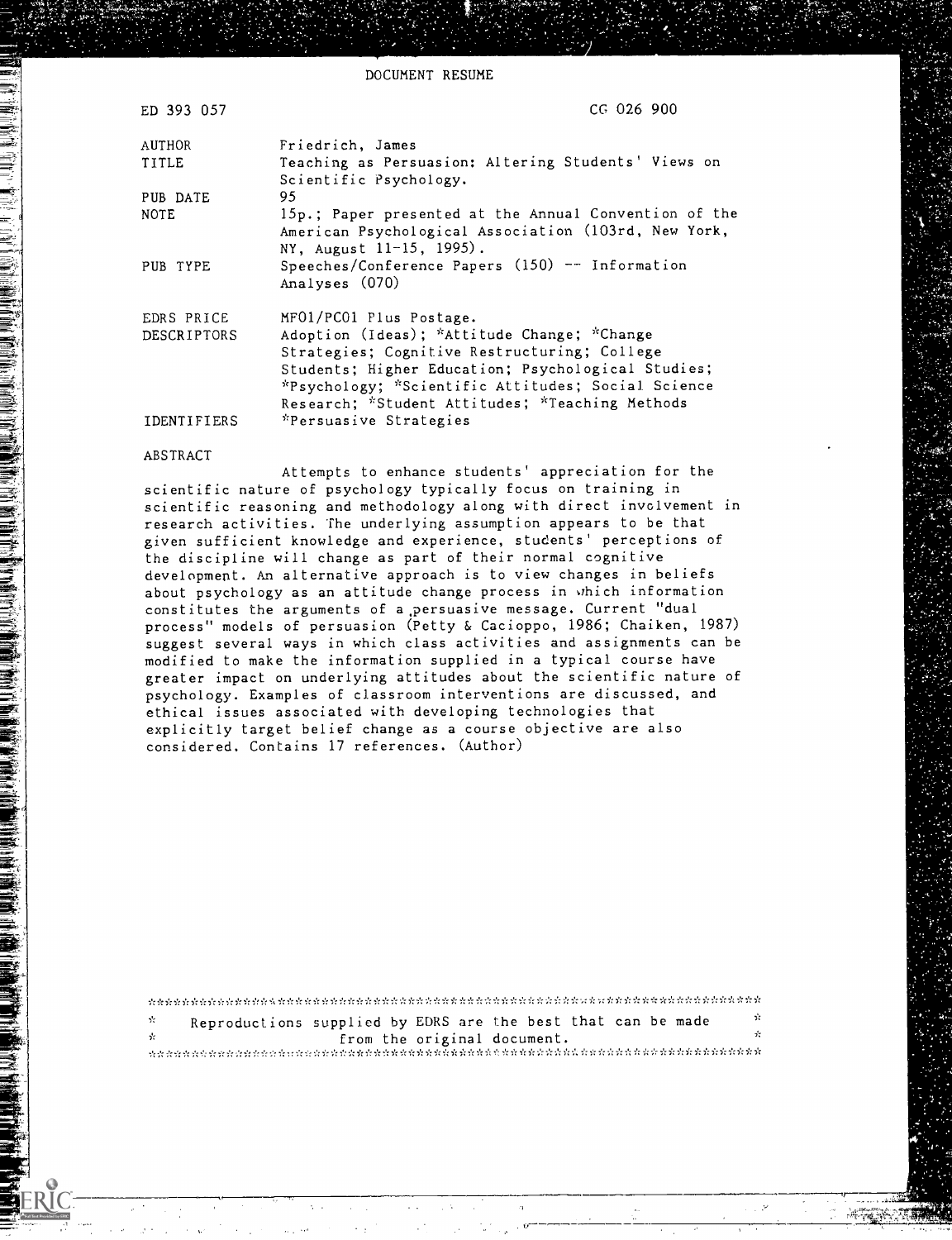### Running Head: TEACHING AS PERSUASION

Teaching as Persuasion: Altering Students' Views on Scientific Psychology James Friedrich Willamette University

# Author Note:

A version of this paper was presented at the 1995 American Psychological Association Convention in New York, NY. This is a draft version; please do not quote without permission. For further information. please contact James Friedrich. Department of Psychology. Willamette University. 900 State Street. Salem. OR, 97301. Electronic mail may be sent to: jfriedri@willamette.edu.

 $\frac{\Omega}{L}$ 

**CARTISTELOR ETHICATION** 

PF RMISSION TO REPRODUCE THIS MATERIAL HAS BEEN GRANTED BY J FRIEDRICH

**BEST COPY AVAILABLE** 

 $cr.$ 

マン \ 1

٠, دی

 $\epsilon_{\rm{max}}$ 

 $\sim$  3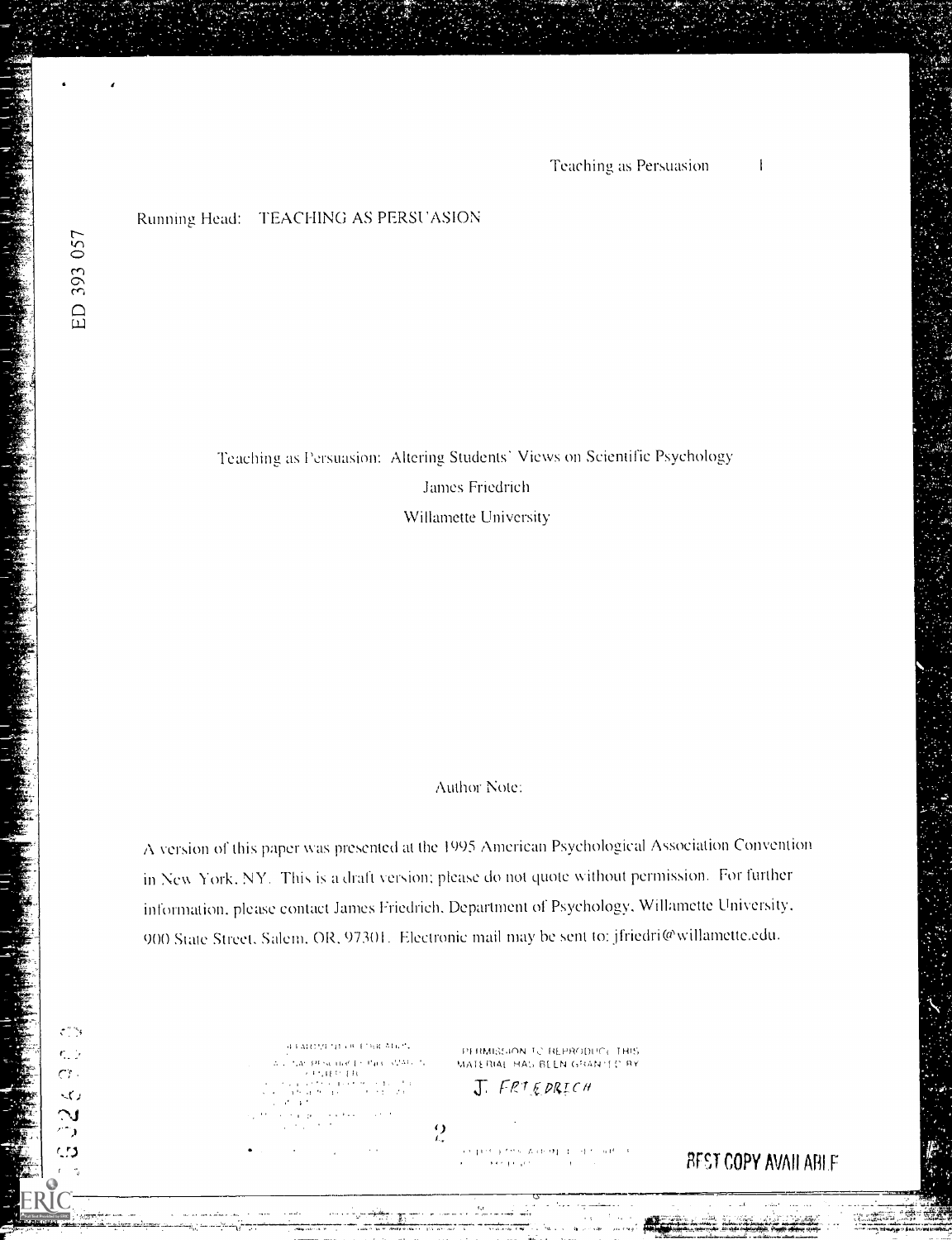### Abstract

Attempts to enhance students' appreciation for the scientific nature of psychology typically focus on training in scientific reasoning and methodology along with direct involvement in research activities. The underlying assumption appears to be that given sufficient knowledge and experience, students' perceptions of the discipline will change as part of their normal cognitive development. An alternative approach is to view changes in beliefs about psychology as an attitude change process in which information constitutes the arguments of a persuasive message. Current "dual process" models of persuasion (Petty & Cacioppo, 1986; Chaiken, 1987) suggest several ways in which class activities and assignments can be modified to make the information supplied in a typical course have greater impact on underlying attitudes about the scientific nature of psychology. Examples of actual classroom interventions are discussed, and ethical issues associated with developing technologies that explicitly target belief change as a course ohjective are also considered.

ù.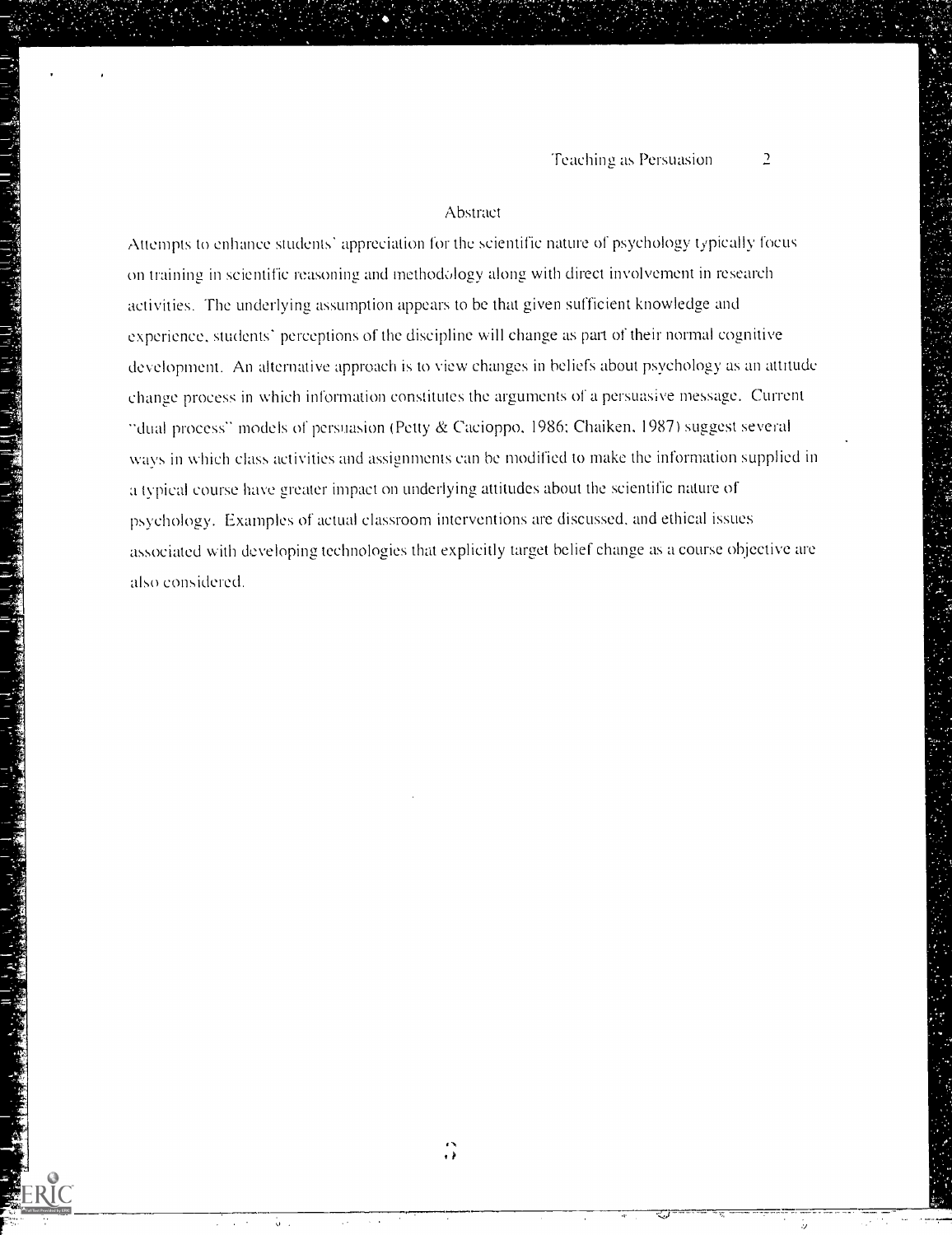Teaching as Persuasion: Altering Students' Views on Scientific Psychology

The undergraduate curriculum in psychology has generally been characterized by a commitment to training in the scientific method, promoting the view that psychology is hoth a basic science and a "technology" for addressing practical problems in human and animal behavior (McGovern. Furumoto. Halpern. Kimble. & McKeachie, 1991). Traditionally, however, required undergraduate courses in statistics and research design. as well topical courses that have strong methodological components. have taken on what t believe is an overly narrow focus. Specifically. they have most directly concerned themselves with the mastery of what might be called the "technical facts" - differences between correlational designs and true experiments, the nature of control groups, the logic of statistical hypothesis testing, and the like. To be sure, these are certainly appropriate points of focus for such classes. But in a larger sense, a perhaps more fundamental educational concern is often overlooked in the process. That concern involves students' epistemological beliefs and. more specifically, their attitudes toward psychology as a science.

Although we tend to assume that anyone with a solid command of research design fundamentals would necessarily endorse a view that psychology is a science. I suspect that this assumption is often false. Students may very well gain a passing mastery of the technical aspects of good design and experimentation without ever dealing with the underlying "belief" issues. And I would argue that in the absence of a receptive epistemological outlook, our efforts in methodologically-oriented courses may well he like the biblical parable in which seed is sewn on rocky soil. It briefly takes root, but quickly withers and dies.

My comments center around the notion that teaching needs to be seen as a persuasive process and not merely as one of information transmission. Indeed, as researchers in psychological science, our goals are to persuade others that a certain view of "reality" is a valid and compelling one, and our empirical findings are best thought of as arguments by which we attempt to persuade some larger audience. Students' forgetting curve for course-acquired material is legend. however. and I believe most classroom instructors would probably he quite pleased if at least the perspective or "attitude" developed in their courses somehow endured for students after

4

 $\ddot{v}$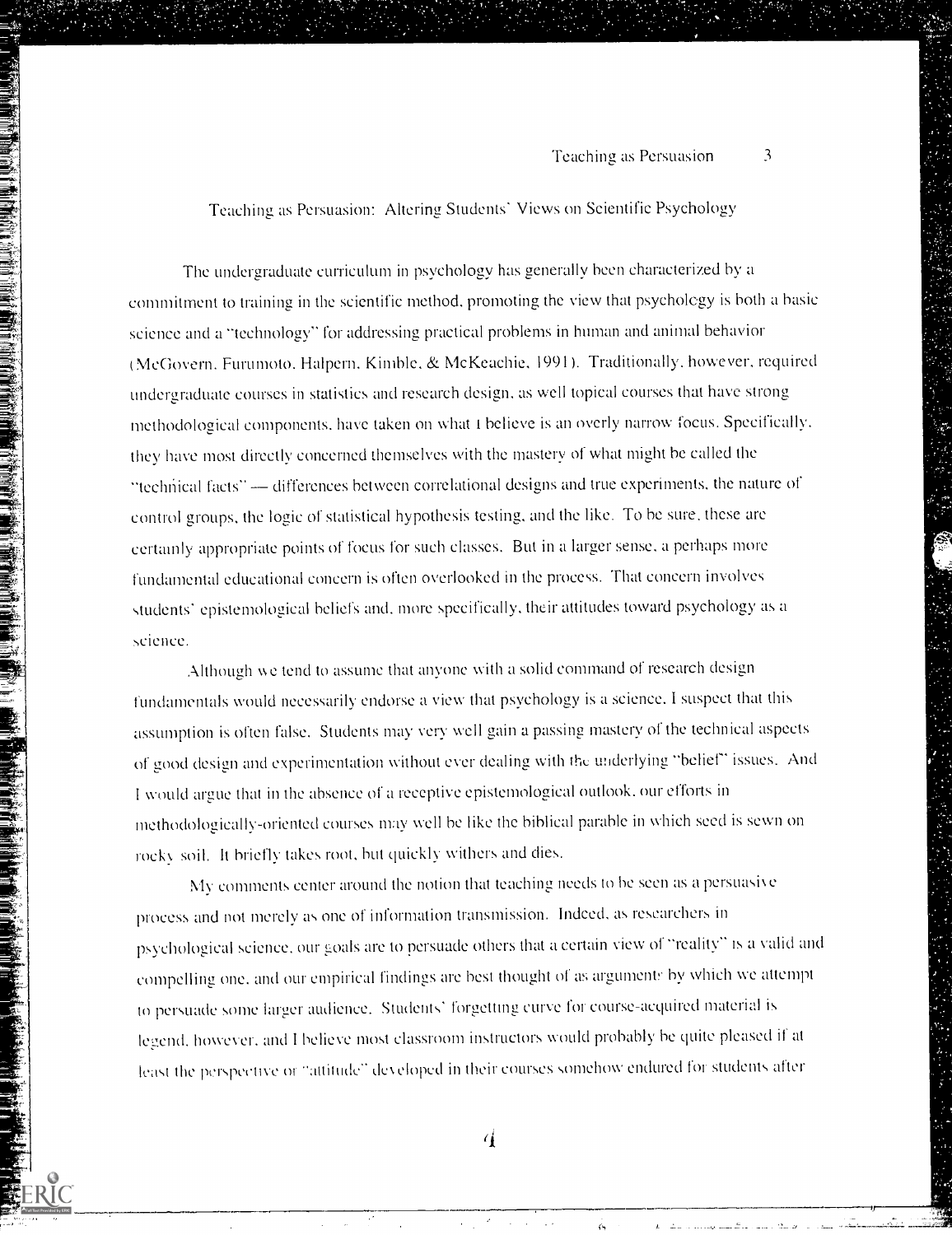most of the specifics and technical details had long since faded away.

If we treat teaching as a persuasive process, then we as psychologists would do well to make use of current theory and research on attitude change processes as we design the undergraduatc experience and prepare our classes. If we wish to convince our students that psychology is a truly scientific enterprise, then how do we most effectively get such a message across?

### Why Care About Attitudes?

Before talking about specific persuasion processes. it may he worth noting why people's underlying epistemological beliefs need addressing. Numerous studies have noted the general public's ambivalence about the scientific nature of psychology (Wood, Jones, & Benjamin, 1986). Ps\chology still tends to he viewed primarily as a healing profession (an aspect of our work of which we should be proud. by the way). Although sometimes deemed a science in the vocabulary of the public. that same public also seems to consider day-to-day personal experiences as sound training in that science (Wood et al., 1986).

Although we might wish for a more favorable and accurate public perception, one might he inclined to adopt a "sticks and stones may break my bones, but names can never hurt me" outlook - that is, if it weren't for the fact that public opinion has serious consequences for the discipline and for the society it serves. One need look no further than the recent legislative proposal to eliminate all future funding for the Social. Behavioral. and Economic Sciences Directorate of the National Science Foundation (Azar, 1995). Representative Robert Walker (R-PA) — chair of the House Science Committee - has indicated he believes NSF "wandered imo" this non-scientific area in an effort to be "politically correct" (quoted in Azar. 1995). Public opinion can break our hones!

And what about the student in the classroom, far removed from the corridors of power? As teachers. we would do well to consider the possihle linkages between students' attitudes toward psychology as a science and our effectiveness in achieving some of our other educational goals. In some of my own research (Friedrich, in press). I have found that the degree to which students perceive psychology as a science is positively correlated with expressed willingness to seek Iherapv for personal problems, the perceived benefit of serving as research participants in a formal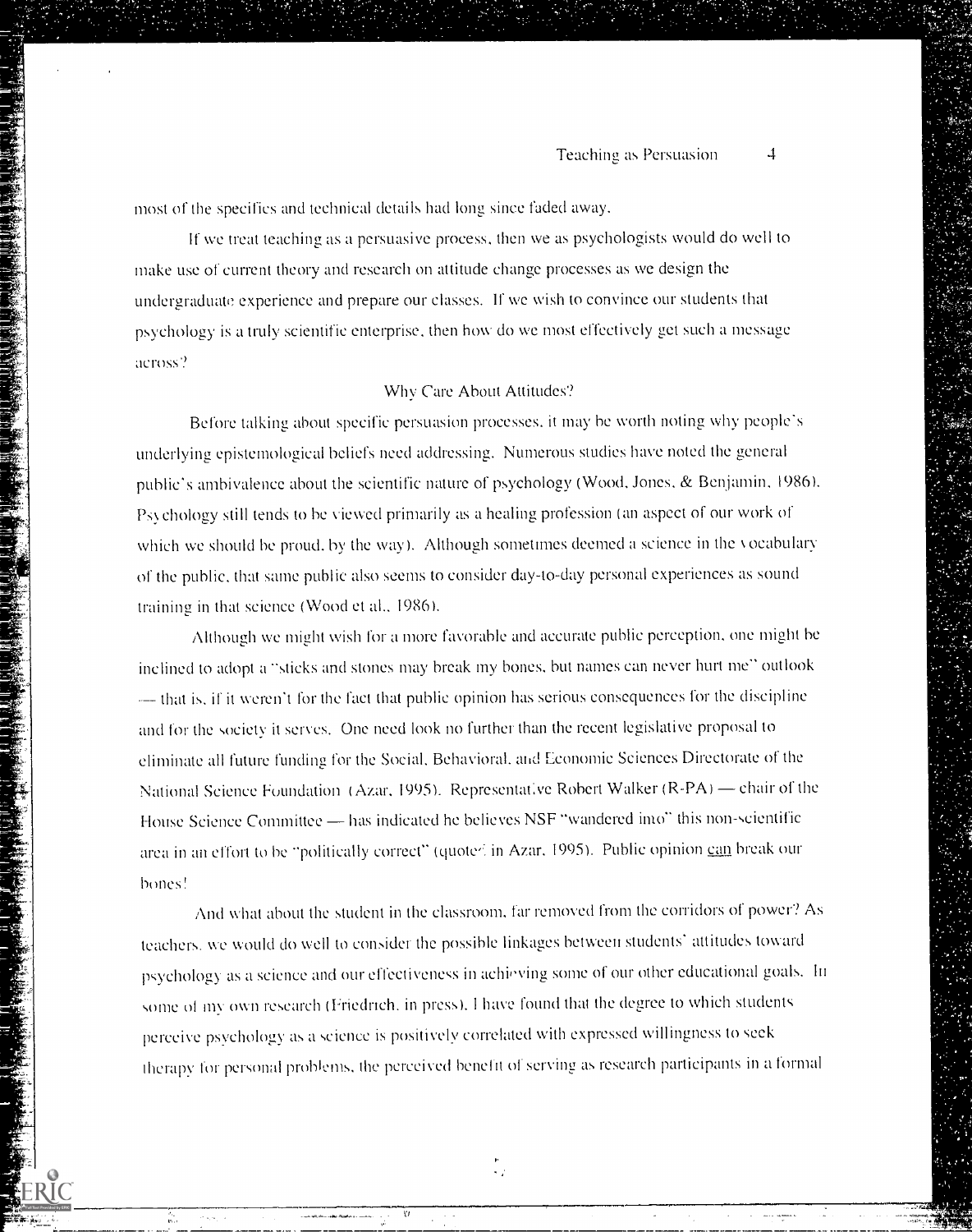"subject pool'', recommendations for more required laboratory courses in the major, interest level in required lab courses, exam performance, and even ratings of teacher performance and effectiveness. (Given the role played hy student course evaluations at teaching-focused colleges. we should be reminded that students are not all that far from the corridors of power after all!) Yes. these results are merely correlational. hut they suggest that student attitudes toward the scientific nature of psychology merit more serious attention than they have generally been given in the past.

### How Do We GO About Changing Attitudes'?

The reasons underlying people's misperceptions of psychology and its scientific status are varied and complex (see Camac, 1995, for an overview of contributing factors). Multiple causes often call for multiple approaches to intervention. but I would like to focus here on what contemporary research in persuasion has to say about the process of changing attitudes in the c'assroom. The literature on attitudes and persuasion is immense (Eagly & Chaiken. 1993), and I could not even presume to touch upon all the relevant material. Two models that have emerged in recent years. bowc\ er, strike me as deserving special attention: Richard Petty and John Cactoppo's (1986) Elaboration Likelihood Model, and Shelly Chaiken's (1987, Chaiken, Liherman, & Eagly. 1989) Heuristic-Systematic Model. Although these two theories differ in several subtle but important ways, they are both considered "dual process" models of attitude change emerging out of the cognitive response tradition in persuasion research.

These dual process models suggest that persuasive messages arc processed in two often mutually incompatible ways. When people are a) motivated, and b) able to process the content of a persuasive message, they engage in a relatively reflective "central" or "systematic" form of processing. Under such conditions, the message itself elicits a variety of favorable and unfavorable "cognitive responses", and it is these responses that ultimately determine attitude change. Attitudes formed in this wav tend to he relatively enduring, resistant to change, and predictive of behavior. In contrast, when respondents are unmotivated and / or unable to systematically process a message, agreement tends to be determined by "peripheral" or "heuristic" cues such as likahilik or attractiveness of the communicator. or the mere quantity (rather than quality) of information in the message. Attitudes formed in this manner. as one might expect, have been found to be relatively unstable and poor predictors of behavior.

 $\mathfrak{h}$ 

-!,,=

,41.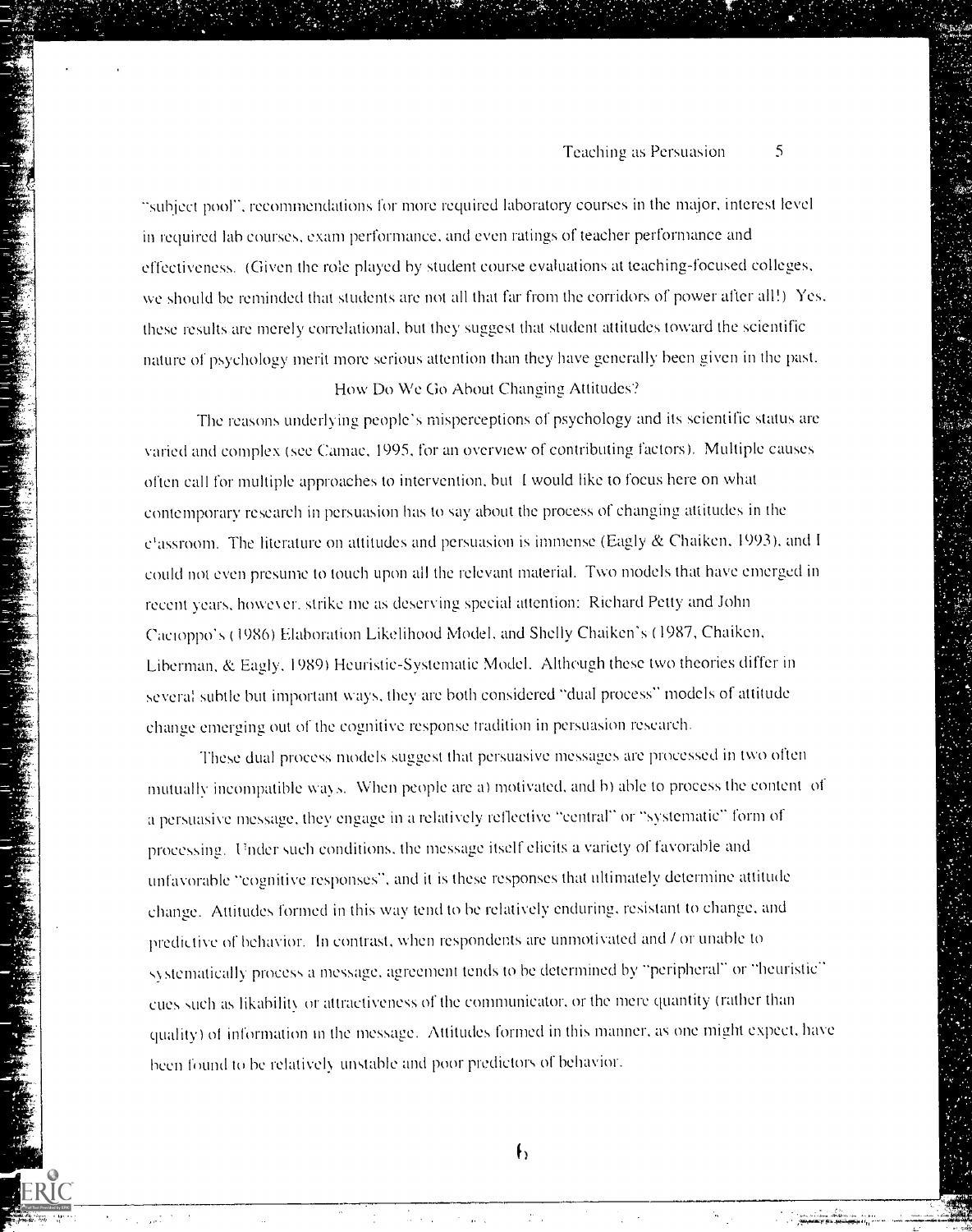Although I suppose I should only speak for myself here. I would think that as educators, we should he most interested in promoting central / systematic processing in response to our messages. We want to he convincing because of the weight of our evidence and not merely because of our degrees, our positions of authority, or our long-windedness (although colleagues have told me that, these days, we can. Ill afford to waste what few sources of leverage we have!). The question is. does central / systematic processing occur routinely and automatically in the classroom? Anyone who has endured questions like "Do we need to write this down?", "Is it going to he on the test?", and "Do we need to review our notes between classes?" is already aware of the pressures that exist toward peripheral or heuristic processing (e.g., "It's true because the teacher said it's going to he on the next exam...). I don't mean to suggest that students rarely think carefully about what is discussed in class. Nevertheless, the technical complexity of the material and the different "world view" associated wit a rigorously empirical approach to studying behavior tends to limit both the motivation and the ability of many students to process our messages critically. As a consequence, our messages often fall on that rocky soil, briefly taking root but all too often withering away.

## Classroom "Interventions"

So how might an application of these dual process theories of persuasion he used to guide our teaching. specifically with respect to students' views of psychology as a science'? I would like to illustrate with two examples. based on some of my own research (Friedrich. 1990. 1995). One represents what might be considered a success story and the other more of a cautionary tale.

One study involved the use of an essay assignment (Friedrich, 1990). Students often do a credible job of jotting down information from lectures and the readings as to why psychology is viewed as a science. However, such information is often processed in kind of a passive, peripheral manner: students may fail to reflect critically on the information and organize it into a coherent whole. It struck me that one way in which I might increase motivation for central / systematic processing would be to ask students to write a persuasive essay explaining why psychology is a science. In writing an essay, students have to review the arguments, organize them, and marshal them in a compelling fashion. In other words. they have to think more critically ahout them than if they were simply memorizing them for a test. Notice, however, that the focus here is on how this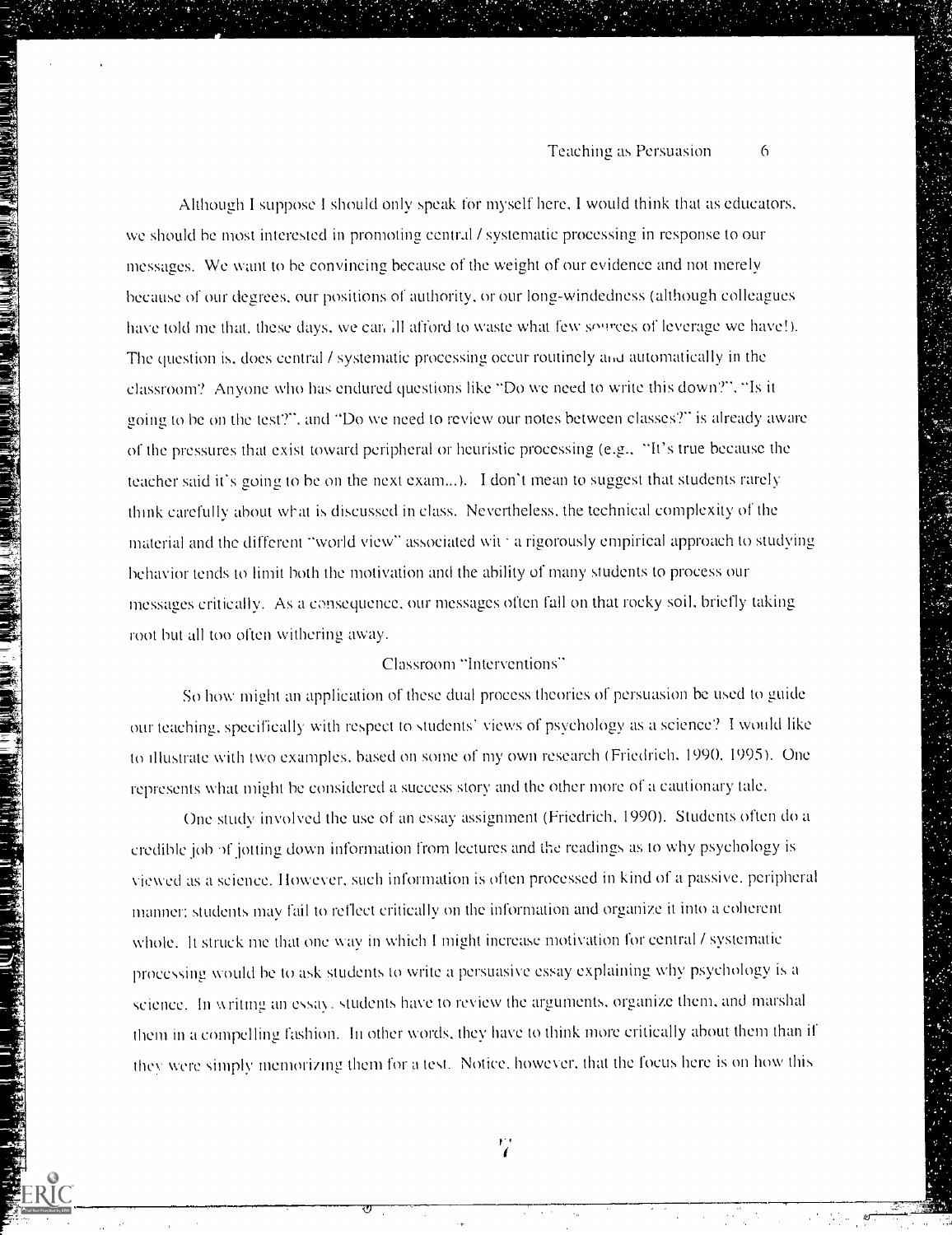impacts attitudes, rather than  $s'$  mply on how it affects comprehension and retention.

I tested this idea with a sample of introductory students I was teaching at the time. Half were assigned at random to this essay topic for a paper that came due about two weeks into the term. after we had finished chapters on research methods and social psychology. The other half served as a control condition, writing on an essay topic related to social psychology hut unrelated to research methodology or philosophy, per se. All students attended the same classes and did the same readings: only the topic of this brief paper was manipulated.

According to these dual process theories of persuasion, the more critical and extensive processing of arguments that would need to take place to write the "psychology as science" essay should enhance persuasion. (That assumes, of course, that the available arguments are high quality ones that generate favorable cognitive elaborations!) The resulting attitudes should be enduring and predictive of behavior. To explore this, I looked at two outcome measures. Midway through the course, students had to do a second paper. One option was to conduct and report the results of a simple study of their own design — a choice I felt would be reflective of favorable inclinations towards treating psychology as a science. Thc other option was to read a current events article from Time or Newsweek and apply some theory or study covered in the course to gain a deeper understanding of the event reported. Consistent with dual-process model predictions, 40% of the "psychology as science" essay group elected to do the experiment. compared to a significantly lower 16% of students in the "social psychology" essay group. The second outcome assessed was a self-report measure of attitudes towards psychology, collected at the end of the semester. Again as expected, students in thc "psychology as science" essay condition expressed significantly greater agreement that psychology is indeed a seionce.

The second example I would like to discuss here grew out of an unexpected finding in the study Just descrihed. As previously noted, students were free to choose whether to do the experiment or the current events analysis paper at the midterm Curiously, regardless of their initial essay condition. those who chose to do the experiment tended to he less persuaded that psychology is a science according to the self-report measure collected at the end of the term. Cognitive response models of persuasion suggest an interesting explanation. Students' first everimenk are often poorly conceived and executed, This isn't to he critical of students: it simply

 $\delta$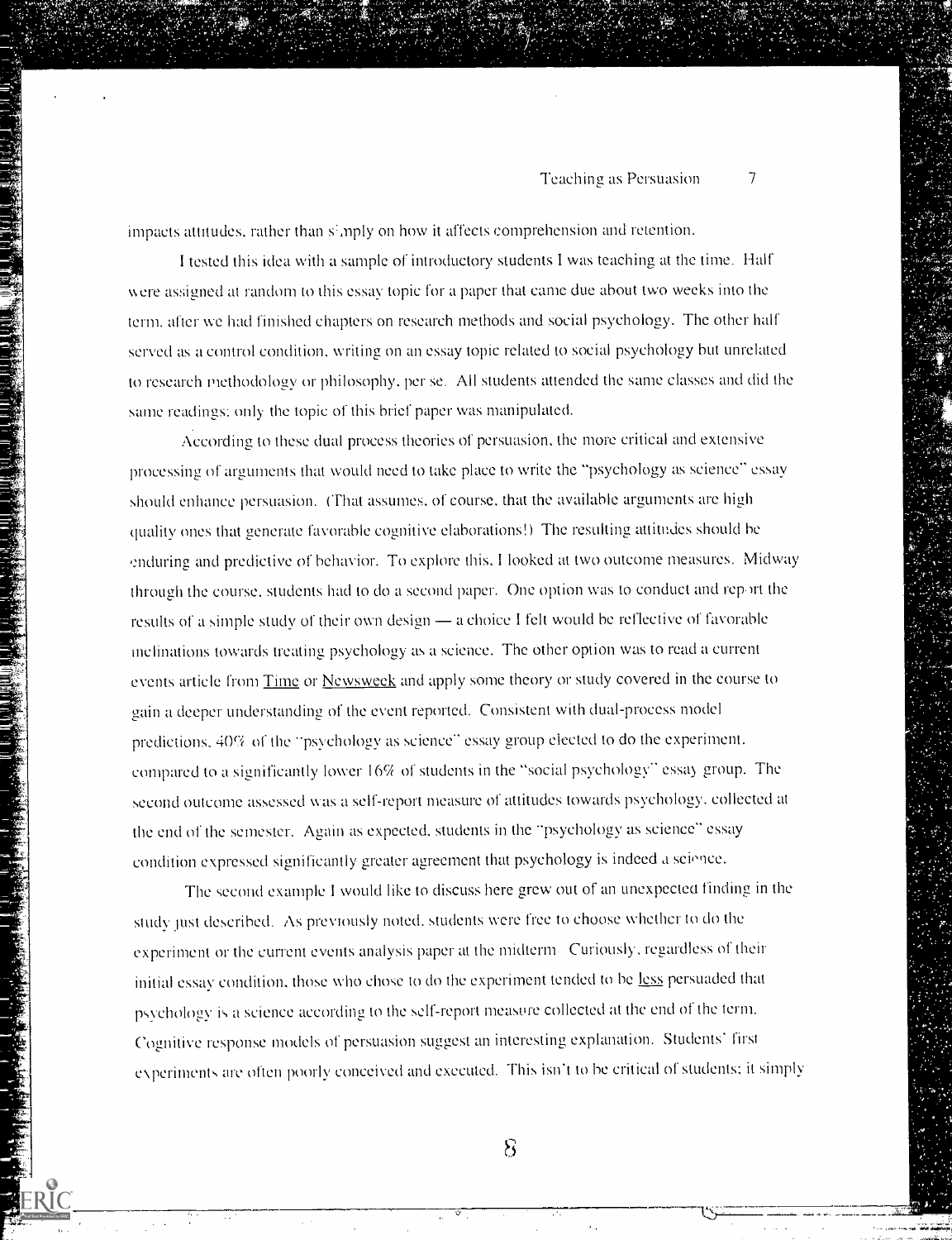acknowledges the difficulty of doing sound, theoretically grounded and tightly controlled research with only a few weeks of introductory psychology "under one's belt." Nevertheless, cognitive response models of persuasion emphasize that if a message (or in this case, an experience) triggers unfavorable thoughts and counterarguments, little attitude change is likely to occur. In fact, such counterarguing may actually result in attitude change in the direction opposite to that being promoted by the message (Friedrich, Fetherstonha, gh, Casey, & Gallagher, in press).

Textbook accounts of studies are generally brief and highly sanitized — sort of the equivalent of a literature class's "Cliff Notes". In contrast, the real world experience of doing a study (particularly a naively-conceived one) makes one painfully aware of all the sampling, manipulation. and procedural pitfalls that we as professionals literally spend years of training just learning to avoid or minimize. The net result for students can often be a perception of bumbling imprecision and an absence of expected findings — negative cognitive elaborations in nearly anyone's hook! Despite the fact that such exercises are often assigned in the hope of giving students a positive. hands-on introduction to the scientific method, the very experience of doing a "novice study" might actually serve to convince people that psychology is not so scientific after all.

I tested this notion more rigorously in a recent introductory psychology course I was teaching (Friedrich, 1995). All students completed a well-validated self-report measure of attitudes toward psychology as a science (Friedrich, in press) at the beginning of the term. A few days later, half of the students  $-$  assigned at random  $-$  were informed that they would be doing an experiment of their own design for a required term paper due in the latter part of the term. The other half of the students were informed that they would be doing a current events analysis along the lines of the one I just described, due at the same latter point in the semester. At the end of the course. I once again measured their attitudes towards psychology as a science. As I expected  $$ or, should I say, as I feared? - students who did their own experiments were relatively less inclined to view psychology as a science. Essentially. the current events paper "control group" showed significantly enhanced agreement over the course of the semester, whereas the experimental paper group showed no change.

I don't mean to suggest by this that it is somehow inappropriate to assign students to do experiments. Certainly, students' attitudes toward the discipline are not the only change, or even

9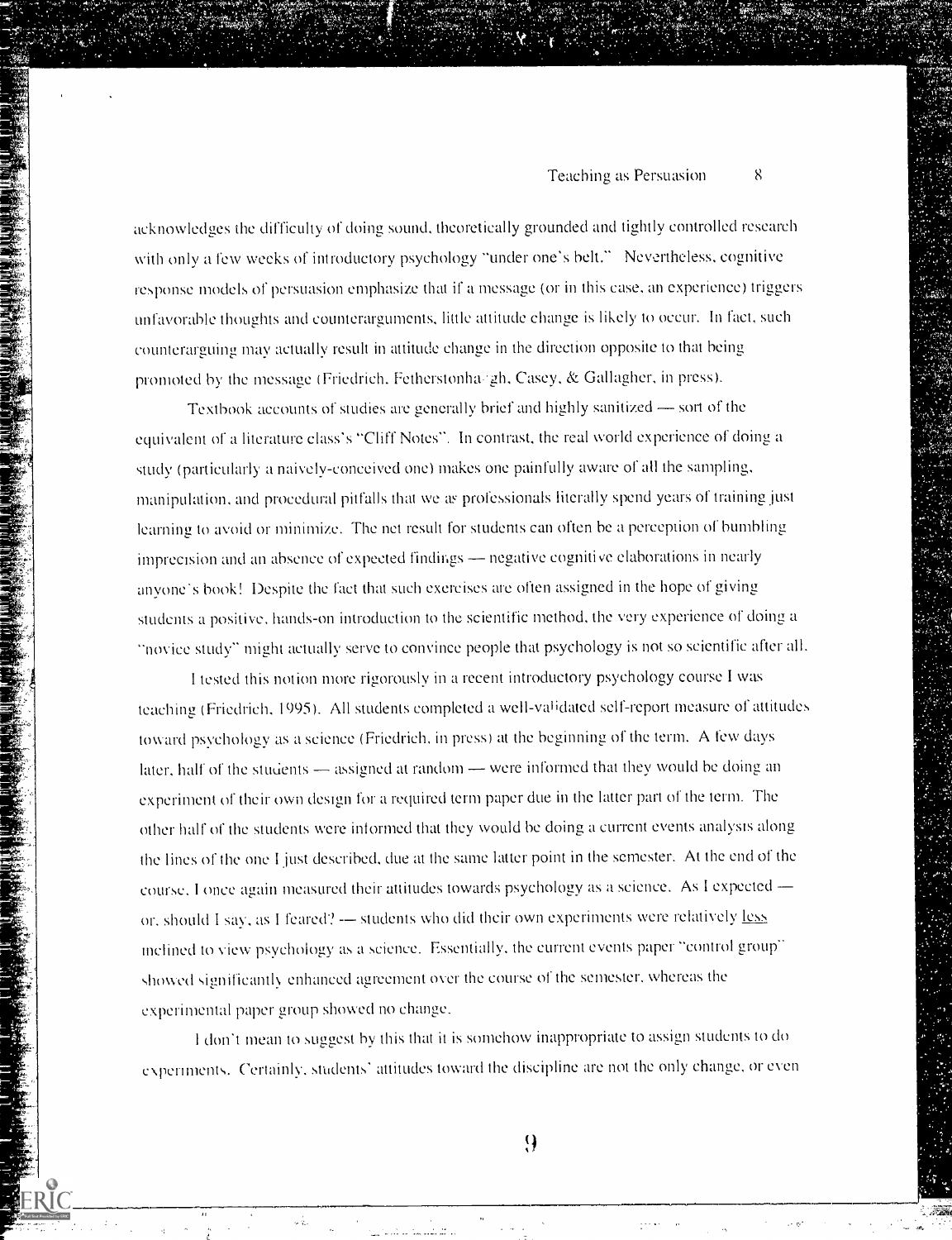the primary change, we hope to effect in making such assignments. The point is instead that teaching is a persuasive process and that our efforts to educate can have unintended consequences. A careful examination of our teaching practices in light of contemporary research on persuasion might help us to minimize those unintended consequences and maximize our effectiveness. For example. it might make sense to have students tackle studies involving highly replicable phenomena in their early research attempts, and encourage them to do studies for which they have adequate i-sources to ensure a quality job. A colleague of mine who teaches research methods and is unfortunately forced to have his students do small-n studies always tells them "Don't worry if you fail to get the results you're looking for. I'm interested in your gaining experience and, with such small samples. significant effects would just be icing on the cake!" I confess to wondering. though, if the student rumblings I sometimes hear of how "my study bombed" might offset some of the benefits of their research experience.

### Receptiveness to the Message

Any complete account of the persuasion process has to take into account the characteristics of the audience. What kinds of characteristics in our students might affect their receptiveness to the message that psychology is a science? Certainly, their preexisting attitudes are potent determinants. Although students may come to the major with views of psychology and the nature of science that are relatively ill-defined, recent data suggests that undergraduates in psychology courses might suffer from the same kinds of general misperceptions noted in the general public (cf. Camac, 1995: Wood et al., 1986).

As it turns out, a general interest in and enjoyment of science may prove to be an important factor influencing students' receptiveness to our epistemological message. As part of a required senior-level course I taught in testing and psychometrics, a small sample of junior and senior majors completed the Strong Interest Inventory (Hansen & Campbell, 1985)  $-$  a career counseling instrument that, among other things, assesses students' interest patterns within Holland's (1973) six-component typology. It receives wide use in counseling settings because of a fairly extensive research base demonstrating greater job satisfaction when people arc in work situations where the occupational typology matches their measured interest typology. Of specific interest here is the Investigative typology  $-$  for which the research scientist is a kind of prototype  $-$  and the Social

 $1()$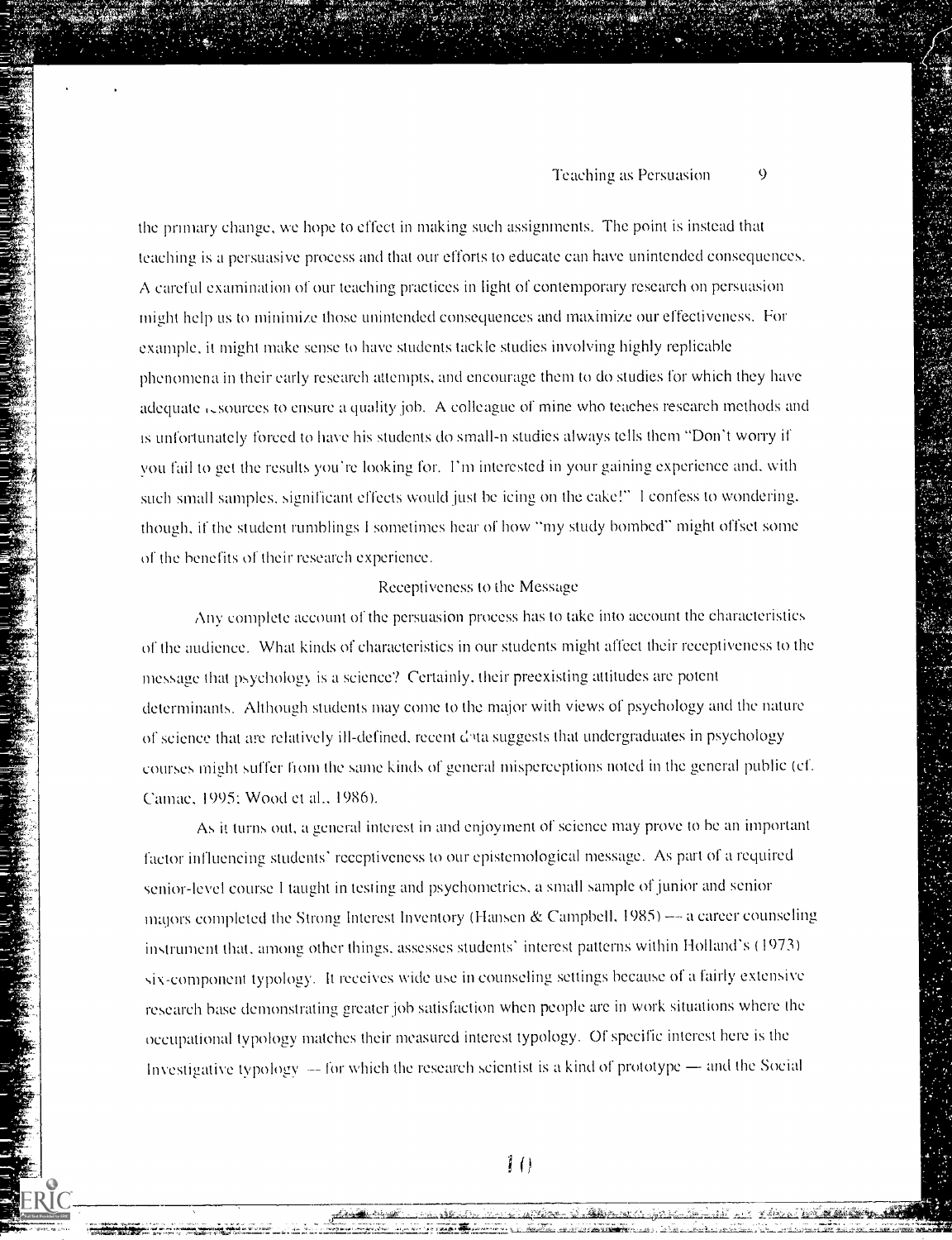typology - for which social workers and guidance counselors are prototypes. Also of interest are the Strong's occupational scales for psychologist, guidance counselor, and social worker. These are empirically derived scales consisting of interest items that had significantly different "endorsement rates" for members of the specified profession as compared to a general normative reference sample.

The results of the small self-study we did as part of the course's laboratory experience were quite informative (Friedrich, 1991). Of the six Holland themes. academic psychologists generally score highest in the Investigative theme. Interestihgly, virtually none of the students had the Investigative theme as their highest one, and just less than half had it anywhere in the top three of their six Holland-type scores. Higher scores on the Investigative theme were positively correlated with viewing psychology as a science as measured by an independent questionnaire (Friedrich. in press). Scores on the Social theme, however, showed no relationship.

Although students' scores on the occupational scales were not related to their attitudes toward psychology as a science, it seems worth noting that, along with having an Investigative score in one's "top three", higher scores on the psychologist scale were significantly correlated with higher grades in this testing and psychometrics course. greater self-reported interest in the material, and more favorable evaluations of teaching performance. In contrast, higher scores on the Social theme as well as on the social worker and guidance counselor scales tended to correlate negatively if at all with student performance. interest, and evaluation of the teacher's performance. Given the pattern of scores on the Investigative theme, it was unsurprising that students tended to score much higher on the social worker and guidance counselor scales than they did on the psychologist scale.

Perhaps the most striking finding in this course exercise had little to do with Strong profiles per se. Scores on the measure of belief in psychology as a science were highly positively correlated with interest in the material and evaluations of teacher performance (see also Friedrich. in press). Again, such findings are strictly correlational in nature. hut they suggest the possibility that the "personal epistemologies" students bring to methodological (and other) psychology courses might lead many of them to disregard the message and disparage the source.

The results just discussed are based on a sample of students taking a highly quantitative

ÎІ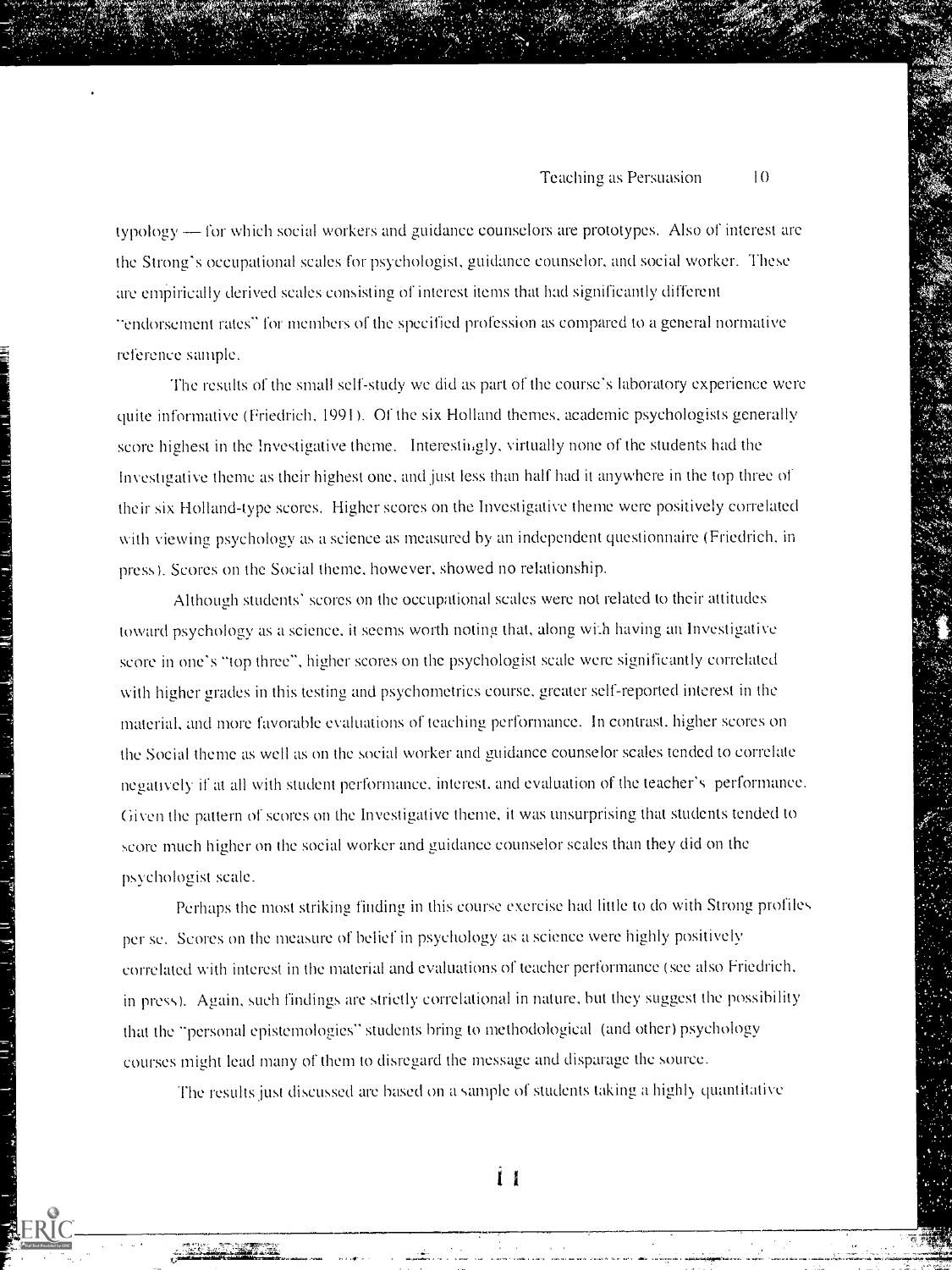testing and psychometrics course. Interestingly, however, students' responsiveness to quantitative material may affect their receptiveness to messages in other courses, as well. For example, in a study exploring the effects of message quantitativeness on persuasion (Yalch & Elmore-Yalch. 198.4). participants received a persuasive message regarding the expected growth in the use of bank "ATM" machines. The researchers varied the message presenter's perceived expertise as well as whether the message contained a quantitative expression of the arguments (e.g., "85% of people use these machines" versus "most people use these machines"). When messages were nonquantitative. people appeared to base their opinion on the message and were unaffected bv the expertise of the communicator. However, when the message was quantitative (but nevertheless quite comprehensible), people appeared to rely significantly on perceived source expertise in formulating an opinion.

In summary, quantitative messages were not necessarily more persuasive. hut quantitative information did tend to increase people's reliance on what might be considered a "peripheral" cue to agreement. Often, instructors introduce quantitative arguments as a way of illustrating the scientific nature of psychological research and as a way of making a presentation more logically compelling to a critical listener. But such experimental results give one cause to wonder whether this strategy for persuading students of psychologx 's scientific status might backfire. If a general discomfort with quantitative material (not uncommon among undergraduate psychology students) leads people to shift from central to more peripheral processing modes as the arguments get more "scientific", our best laid plans may indeed have unintended consequences in the presence of such audience characteristics.

## The Ethics of Classroom Persuasion

The perspective I've taken thus far emphasizes the fact that teaching is a form of persuasion and that contemporary theory and research on attitude change can be used in the classroom to influence important belief's about psychology. Not every strategy employed in the pursuit of worthy goals, nowever. meets the ethical criteria that we subscribe to as professional educators. In particular, the conventional wisdom has always been that good teaching does not deliberately try to shape opinion. 'Facts" are instead presented in an unbiased manner and are allowed to "speak for themselves." Students are then entirely "free" to either accept or reject these arguments in

 $\mathcal{F}^{\text{max}}$ 

12

-Y--e.)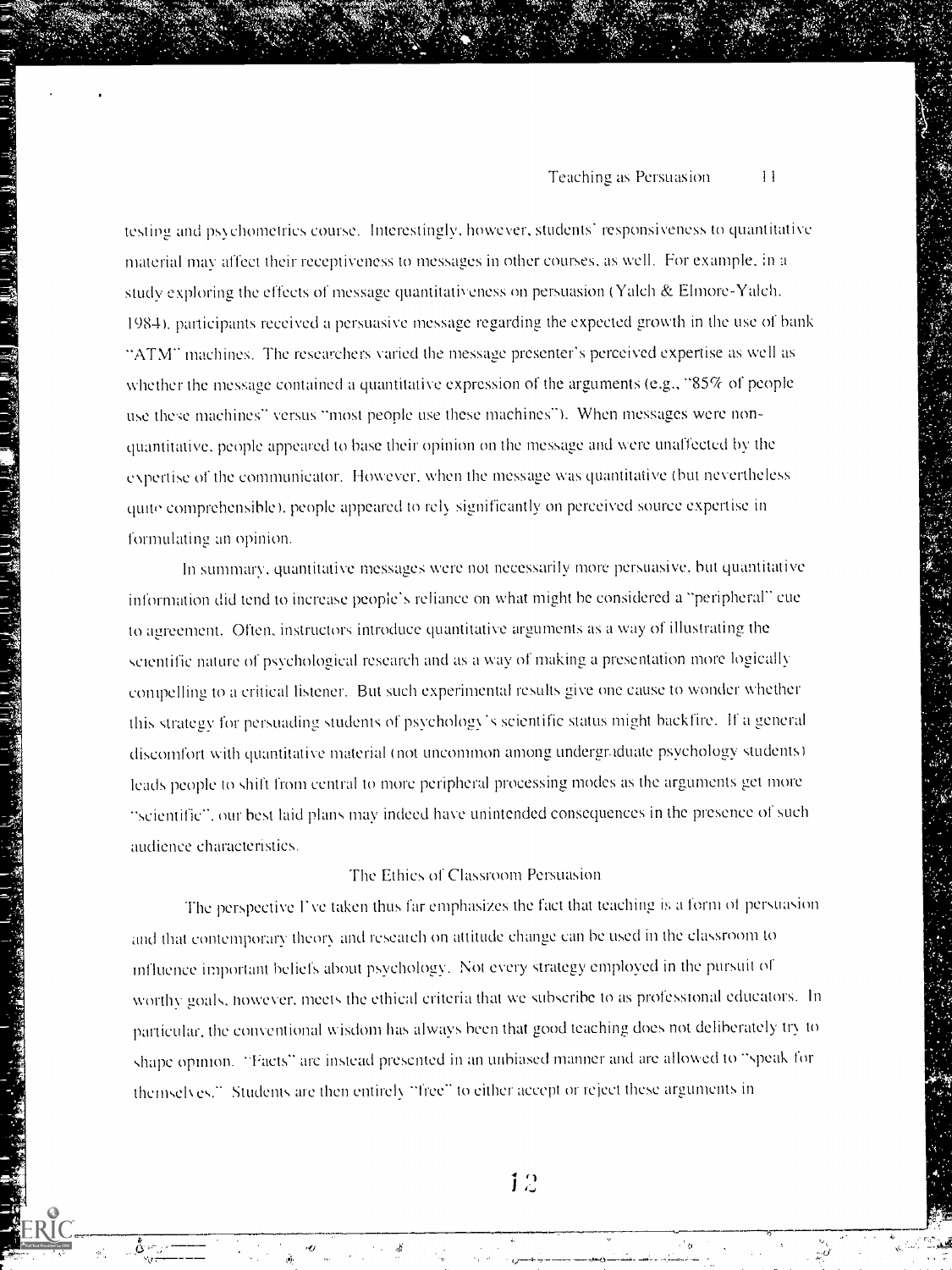formulating their own positions. Without delving too far into the freedom-determinism debate. there seems to be a consensus among teachers that manipulative, coercive, and deceptive strategies of influence are inappropriate in the classroom. The obvious concern here is that a systematic implementation of persuasion theory to the design of instruction might violate these shared values.

'The hardcore behaviorists among us might well argue that student opinions are shaped by their classroom (and other) experiences. regardless of any explicit acknowledgment of our intentions or contingencies: the notion of students freely choosing a position based on neutral (non deconstructed?) "facts" is a comfortable illusion. By such reasoning, we would seem to have little to lose hv taking more explicit control of the contingencies controlling opinion change and leaving less to chance (cf. Skinner. 1971). The dual process models of persuasion discussed here, however, suggest a somewhat more palatable rationale for using persuasion theory to guide classroom strategies.

As noted in the research examples I've presented, central or systematic processing is genet ally viewud as the desired response to any classroom presentation. Having students believe what we say without thinking about it  $-$  instead relying on heuristics such as instructor status or personal likability - would violate most teachers' sense of effective and ethical instruction. By acknowledging the persuasive nature of the classroom environment, teachers can take steps to increase the impact of their messages precisely by increasing the degree to which people critically reflect on the arguments, as appeared to happen in the "psychology as science" essay study just described (Friedrich, 1990).

\\ ould argue that teaching is not unethical simply because it can be persuasive. Quite the contrary. I would argue that good. ethical teaching is persuasive. It has its impact. however. by encouraging students to think deeply and critically about the information presented. It is incumbent on us as teachers to seek a balanced presentation of defensible positions upon which students can elaborate and reflect. Our arguments regarding the scientific nature of psychology represent a carefully considered position shared widely within (he profession and endorsed by it official organizations. We regularly present these arguments to our students, and we can increase our effectiveness in this critical area by carefully designing our instruction to promote central, systematic routes to attitude formation and change.

13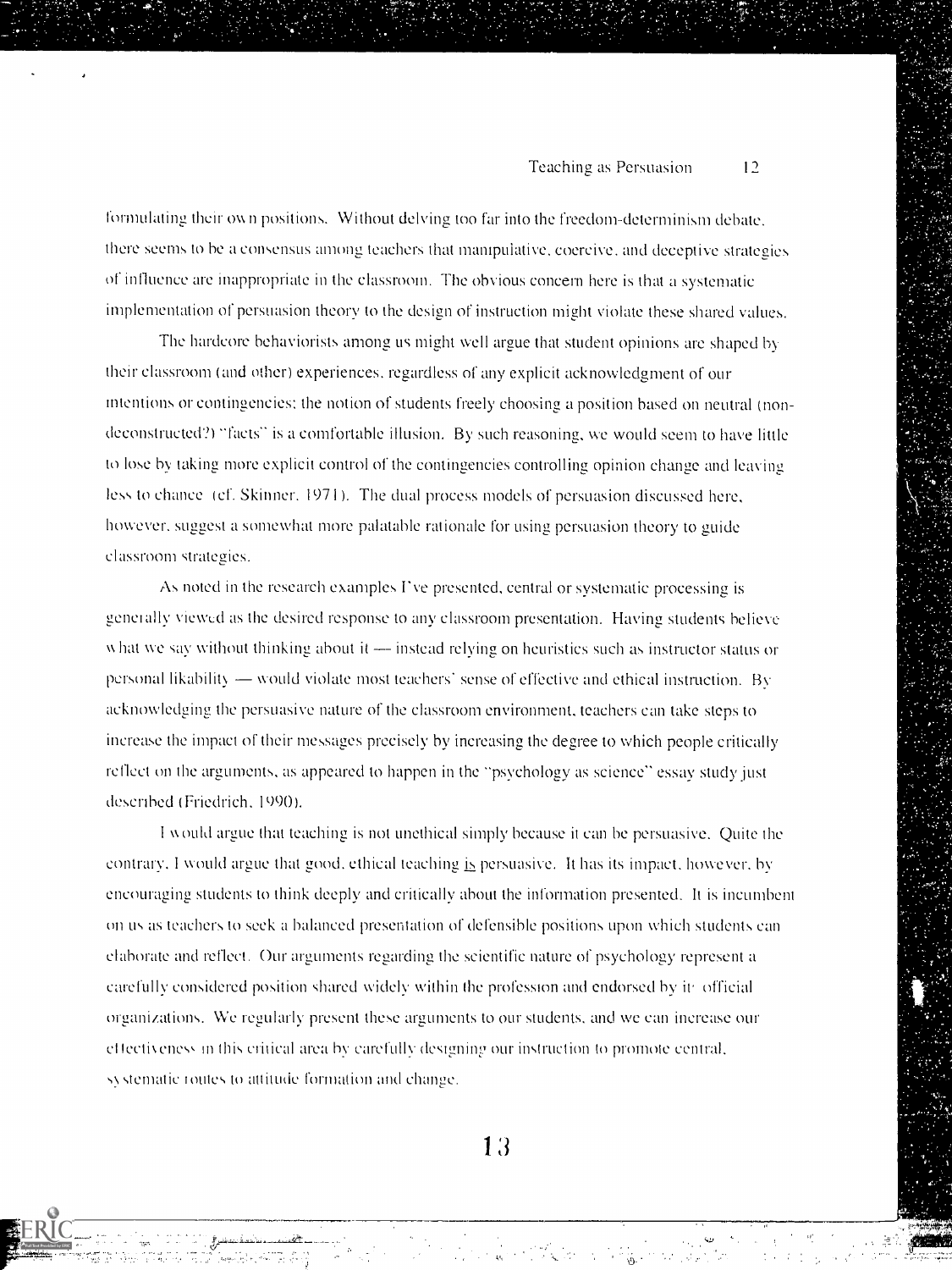### References

Azar. B. (1995. August). APA fights for social sciences at NSF. The APA Monitor, 26(8). 22.

Camac. M. (1995). Public perceptions of psychology. Virginia Social Science Journal, 30, 20-36.

Chaiken, S. (1987). The heuristic model of persuasion. In M. P. Zanna, J. M. Olson, & C. P. Herman (Eds.). Social influence: The Ontario Symposium (Vol. 5, pp. 3-40). Hillsdale. NJ: Erlhaum.

Chaiken, S.. Liberman. A.. & Eaglv, A .11. (1989). Heuristic and systematic processing within and beyond the persuasion context. In J.S. Uleman & J.A. Bargh (Eds.), Unintended thought (pp. 212-252). New York: Guilford Press.

Eagly. A. H., & Chaiken, S. (1993). The psychology of attitudes. Fort Worth, TX: Harcourt Brace Jovanovich.

Friedrich. J. (in press). Assessing students' perception of psychology as a science: Validation of a self-report measure. Teaching of Psychology.

Friedrich. J. (1995). Unpublished raw data.

Friedrich. J. (1991 ). Unpuhlished raw data.

Friedrich, J. (1990). Learning to view psychology as a science: Self-persuasion through writing. Teaching of Psychology, 17, 23-27.

Friedrich, J.. Fetherstonhaugh. D., Casey, S.. & Gallagher. D. (in press). Argument integration and attitude change: Suppression effects in the integration of one-sided arguments that vary in persuasiveness. Personality and Social Psychology Bulletin.

Hansen, J. C., & Campbell, D. P. (1985). Manual for the SVIB-SCII (4th ed.). Palo Alto. CA: Consulting Psychologists Press.

Holland, J.L. (1973). Making vocational choices: A theory of careers. Englewood Cliffs. NJ: Prentice-Hall.

McGovern. T. V., Furumoto, L., Halpern. D. F., Kimble. G. A., & McKeachie. W. J.  $(1991)$ . Liberal education, study in depth, and the arts and sciences major  $-$  psychology. American Psychologist, 46, 598-605.